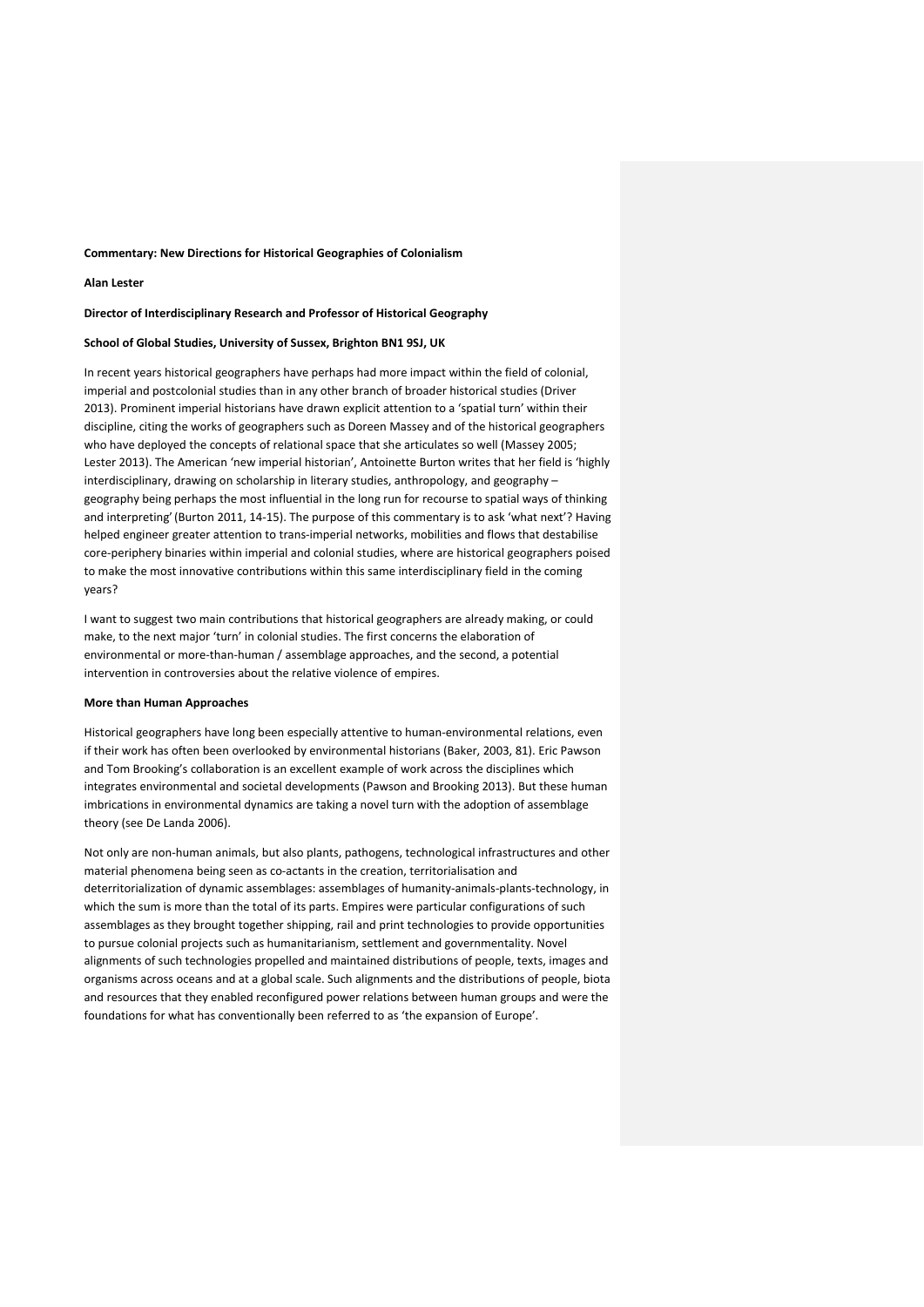A fine example of new ways of thinking about the human-non-human assemblages of empire is Kirsten Greer's work focusing on the ways that British military officers' interest in ornithology and the migrations of birds intersected with ocean currents and weather systems to shape geopolitical understandings of the natural divisions and circulations within the empire (Greer 2013, 2015). Others examples are the increasing attention being paid to the intersections between human movements, political imperatives and the transmission of pathogens across imperial space (Peckham 2015), and the analysis of the integrated role of animals in the configuration of British and imperial human societies (Howell 2015).

Extending our accounts beyond the human in such theoretically innovative ways enables historical geographers not only to consolidate their longstanding contribution to environmental histories of empire, but also to engage with histories of disease and medicine, of technology and science, and of commerce and economy. With a foothold in broader imperial histories and colonial studies, historical geographers are poised to innovate again not only with, but also beyond, their own subdiscipline.

### **Violence**

Some prominent historians tend to level two interconnected charges against the new imperial histories associated with historical geographers' work on empire. The first is that the networked approaches that geographers have fostered tend to be preoccupied with the immaterial, the trivial and the superficial (i.e. the cultural), ignoring the real sinews of empire which are grounded in economics and geopolitics. Even while it overlooks the tremendous gains that have been made through attention to trans-imperial configurations of race, class and gender, there is an element of truth to this critique because economic, military and infrastructural unevenness, all of which are preoccupations of governmentality, do tend to be under-analysed in much of this work. The morethan-human approaches mentioned above may help address this criticism. But this critique of new imperial histories and geographies is closely bound up with another.

Historians like Jeremy Black and, most prominently, Niall Ferguson, allege that much of the recent imperial historiography is distorted by a politically motivated leftist attack on the British Empire and its violence. Given that Britain's was only one among many empires in world history, and that it apparently relied to a much greater degree on cooperation and mutual benefit than did many older or contemporaneous empires, their argument is that it was a much more moderate and implicitly civilising empire than most others (Black, 2015, Ferguson 2004). In Britain's empire, it is claimed, violence was the exception rather than the rule, an aberration from preferred governmental techniques rather than their *modus operandi*.

One thing that is becoming increasingly clear, through the controversy over the Foreign and Commonwealth Office archives that were 'migrated' to Britain and kept secret upon decolonisation, is the much greater extent of violence, including systematic torture and execution, employed by the British in defence of their empire (Anderson 2011; see also the excellent Wikipedia entry: https://en.wikipedia.org/wiki/Foreign\_and\_Commonwealth\_Office\_migrated\_archives). To me, however, a debate about whether Britain's empire was more or less violent than other empires or indeed other non-imperial forms of rule seems rather misguided.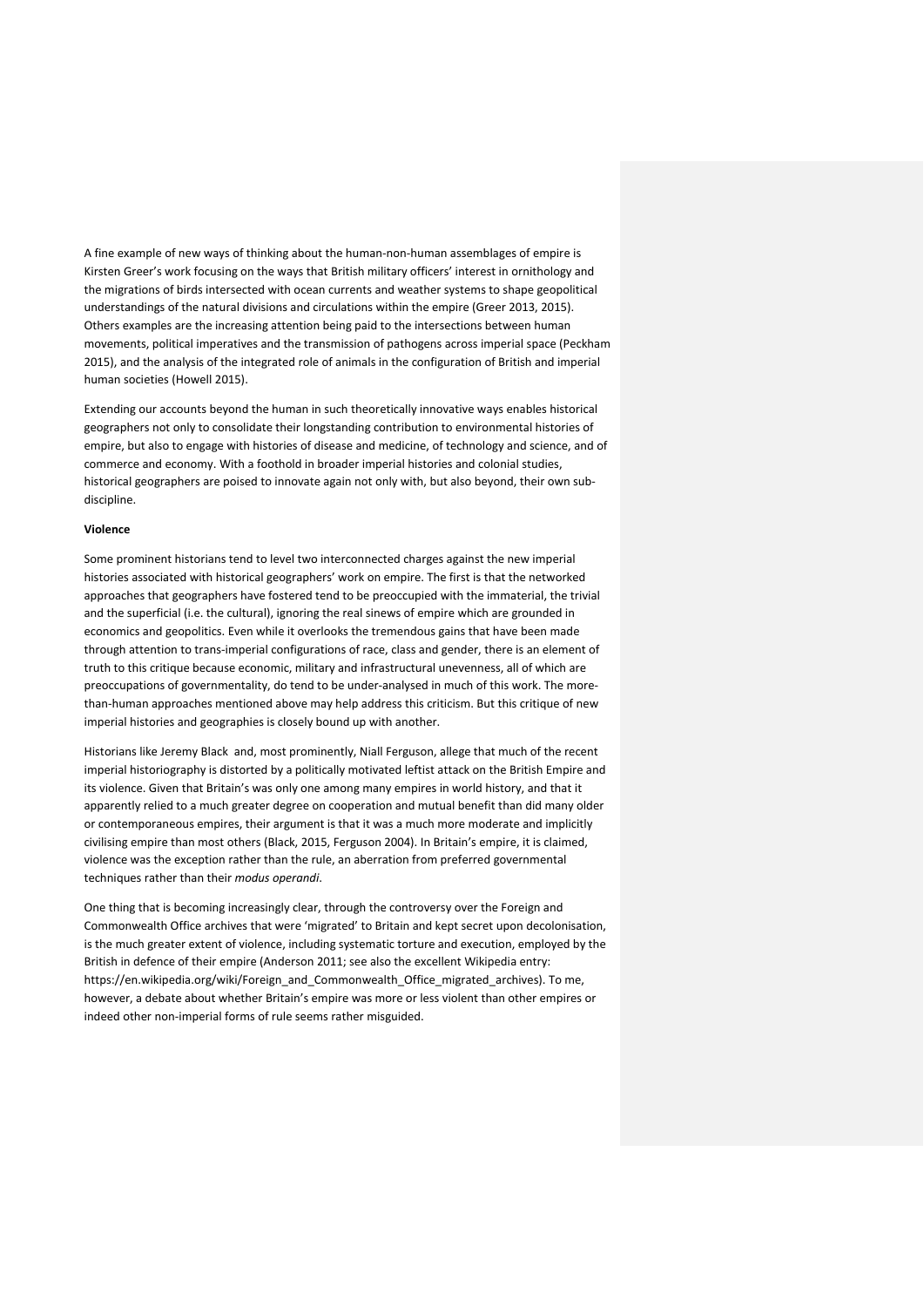Of course there were various pre-colonial forms of marginalization, exploitation and oppression, enforced with varying degrees of direct violence, in each of the territories colonised by Britons. A debate over which polities were more or less violent runs the risk of replicating some of the dangers that we have seen in Australia's History Wars, only on a more global scale. There, historians such as Henry Reynolds, who had thoroughly immersed themselves in the archives, claimed that a number of massacres of indigenous peoples were perpetrated by settlers seeking to displace them from the landscape. Generally, they were **believed** by those who read their work. It has been widely accepted among South African historians too, that both unofficial and official colonial commandos (bands of mounted and armed settlers) raided Khoesan communities with the express intent of 'hunting them down' and destroying them along the Cape's northern and, to a lesser extent, eastern, frontiers, and that British settlers engaged in such activities as well as Dutch-Afrikaners in their efforts to create colonial space. To point out these features of colonization was not to deny that Aboriginal and Khoisan Indigenous cultures practiced their own forms of political and gendered violence.

While popular histories may choose to overlook findings about Britons' complicity in violence or play them down, they have generally not thus far been rejected as politically motivated 'fabrications'. But this is what Keith Windschuttle and other right wing apologists have done in Australia (Windschuttle 2002). Through their own politically motivated interventions, they have obliged colonial historians in Australia to develop a particular genre of cautious, juridical and quantitatively inclined approaches to violence. Historians such as Lyndall Ryan (2010), for instance, have felt obliged to go beyond the quite reasonable claim that 'settler massacres were widespread'. In addition, they must enumerate each and every recorded episode of colonial violence, fix rules for its eligibility to count as a 'massacre', weigh up the validity of testimony from different witnesses to it, detail the processes and personnel through which information on it became public, and include it in a table of other such episodes by date, region and 'type', before they can conclude that such massacres were, for example, 'responsible for the deaths of more than 11 per cent of the known Aboriginal population' in the Port Phillip District between 1836 and 1851' (Ryan 2010, 273).

On the one hand, it seems wasteful that the Australian historical profession has had to invest so much time, energy and precious research resources in defence of claims that, elsewhere, would meet the standards of historical veracity with less effort. But on the other hand, the meticulous work of scholars like Ryan does at least help other scholars to flesh out a more detailed understanding of the historical geography of violence, in this case on the Port Phillip frontier. Ryan states that even she had not appreciated the extent of massacres before conducting her recent study.

Nevertheless, what interests me more than an endeavour to quantify and compare violence and brutality across time, space and culture (an issue that will never leave us, as some try today to weigh up Islamic State's individually targeted and publicised executions and massacres against the anonymous hundreds of thousands killed in the West's 'War on Terror'), is the question of how colonization reconfigured, destroyed or adapted established systems of inequality and the violence needed to sustain them: how colonists shifted the precolonial systems they found so as to prioritise their own interests, pursue their own projects and effectively globalize them. This entanglement between colonial and indigenous pre-colonial systems and patterns of violence and coercion, is I think, an area where historical geographers, sensitive to both the specificities and the interconnections between different places, could make a vital and politically informative contribution within and beyond our own sub-discipline.

**Commented [EN1]:** Check grammar here

**Commented [EN2]:** Source / date

**Commented [EN3]:** Do you have a source for this ?

**Commented [EN4]:** Can you please insert a few lines indicating what Australasian historical geographers might focus on in the future ?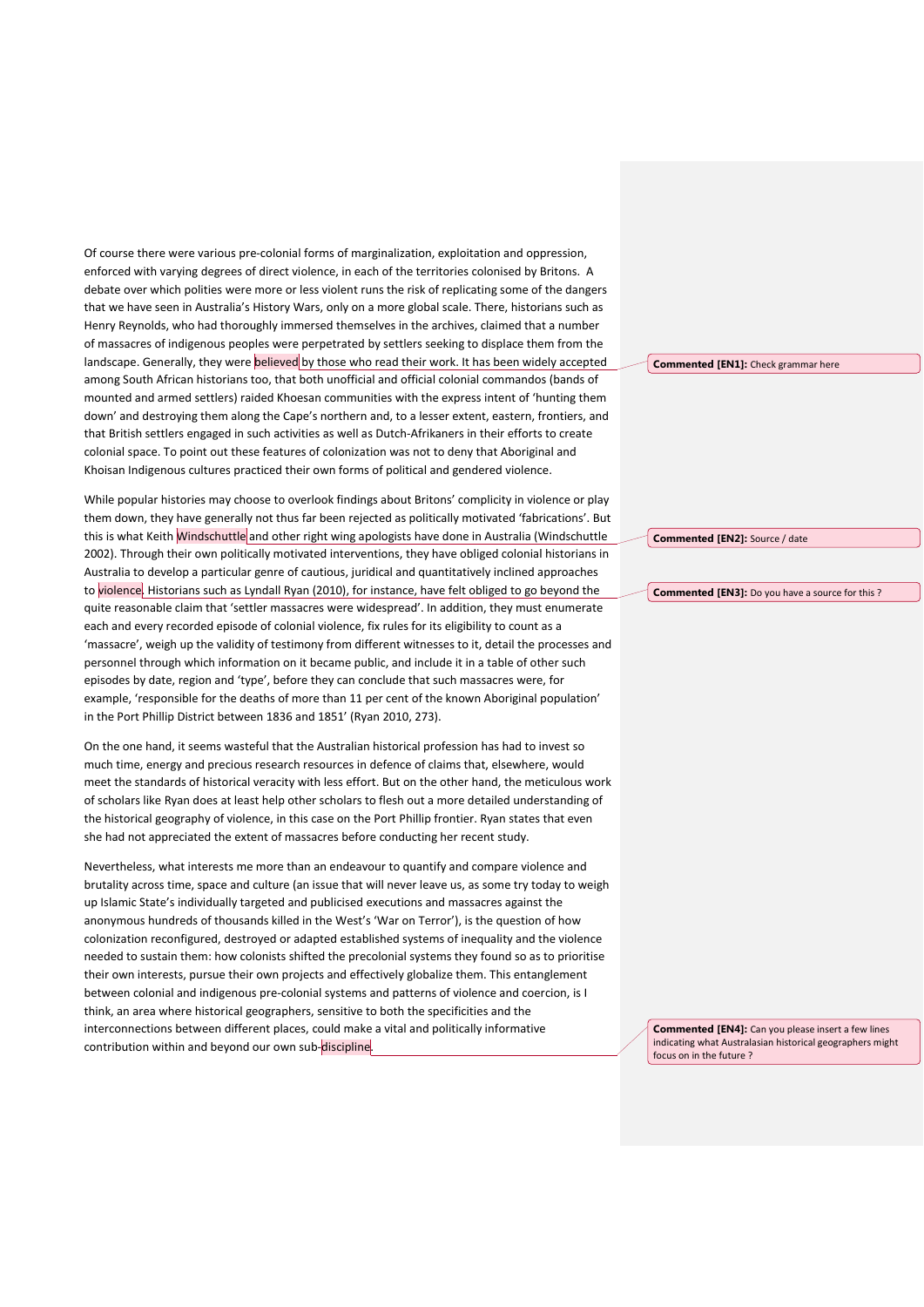Such an enterprise will mean that historical geographers working on colonialism, including and perhaps especially those in Australasia, will have to be holistic in their approaches. Not only should they range across multiple sites tracing the trajectories of people, materials and ideas that coconstituted them; they should also be attentive to the movements and distributions of those nonhuman actants, infrastructures and technologies with which human agency is entangled, and to the principles of economics and geopolitics that govern these distributions. Finally, they could fruitfully engage in work on, with and alongside Indigenous communities in order that these concepts and approaches transcend ongoing settler colonial approaches (for a fine example, see the ARC funded Minutes of Evidence project[: http://www.minutesofevidence.com.au/\)](http://www.minutesofevidence.com.au/).

## **References**

Anderson David (2011) Mau Mau in the High Court and the 'Lost' British Empire Archives: Colonial Conspiracy or Bureaucratic Bungle? *The Journal of Imperial and Commonwealth History* 39 5, 699– 716. [doi:](https://en.wikipedia.org/wiki/Digital_object_identifier)[10.1080/03086534.2011.629082.](https://dx.doi.org/10.1080%2F03086534.2011.629082)

Baker A (2003) *Geography and History: Bridging the Divide*, Cambridge University Press, Cambridge.

Burton A (2011) *Empire in Question: Reading, Writing, and Teaching British Imperialism*. Duke University Press, Durham, NC.

Darwin J (2011) *The Empire Project: The Rise and Fall of the British World-System, 1830-1970*. Cambridge University Press, Cambridge.

Black J (2015) Debating the British Empire: An Interview with Jeremy Black, Posted on May 18, 2015 by CIGH Exeter: [http://imperialglobalexeter.com/2015/05/18/debating-the-british-empire-an](http://imperialglobalexeter.com/2015/05/18/debating-the-british-empire-an-interview-with-jeremy-black/)[interview-with-jeremy-black/](http://imperialglobalexeter.com/2015/05/18/debating-the-british-empire-an-interview-with-jeremy-black/)

De Landa M (2006) *A New Philosophy of Society: Assemblage Theory and Social Complexity.* Continuum, New York.

Driver F (2013) Research in historical geography and in the history and philosophy of geography in the UK, 2001–2011: an overview. *Journal of Historical Geography* 42, 203–211.

Ferguson N (2004) *Empire: How Britain Made the Modern World*, Penguin, London.

Greer K (2013) Geopolitics and the Avian Imperial Archive: The Zoogeography of Region-Making in the Nineteenth-Century British Mediterranean. *Annals of the Association of American Geographers*, 103 (6), 1317-31.

Greer K (2015) Zoogeography and Imperial Defence: Tracing the Contours of the Nearctic Region in the Temperate North Atlantic, 18398-1880s, *Geoforum*: [doi:10.1016/j.geoforum.2015.03.006](http://dx.doi.org/10.1016/j.geoforum.2015.03.006)

Howell P (2015) *At Home and Astray: The Domestic Dog in Victorian Britain*, University of Virginia Press, Charlottesville.

Langer W L (1974) Infanticide: A Historical Survey. *History of Childhood Quarterly,* 1, 353-65.

Lester A (2013) Spatial Concepts and the Historical Geographies of British Colonialism, in A. Thompson, ed. *Writing Imperial Histories*, Manchester University Press Manchester, 118-42.